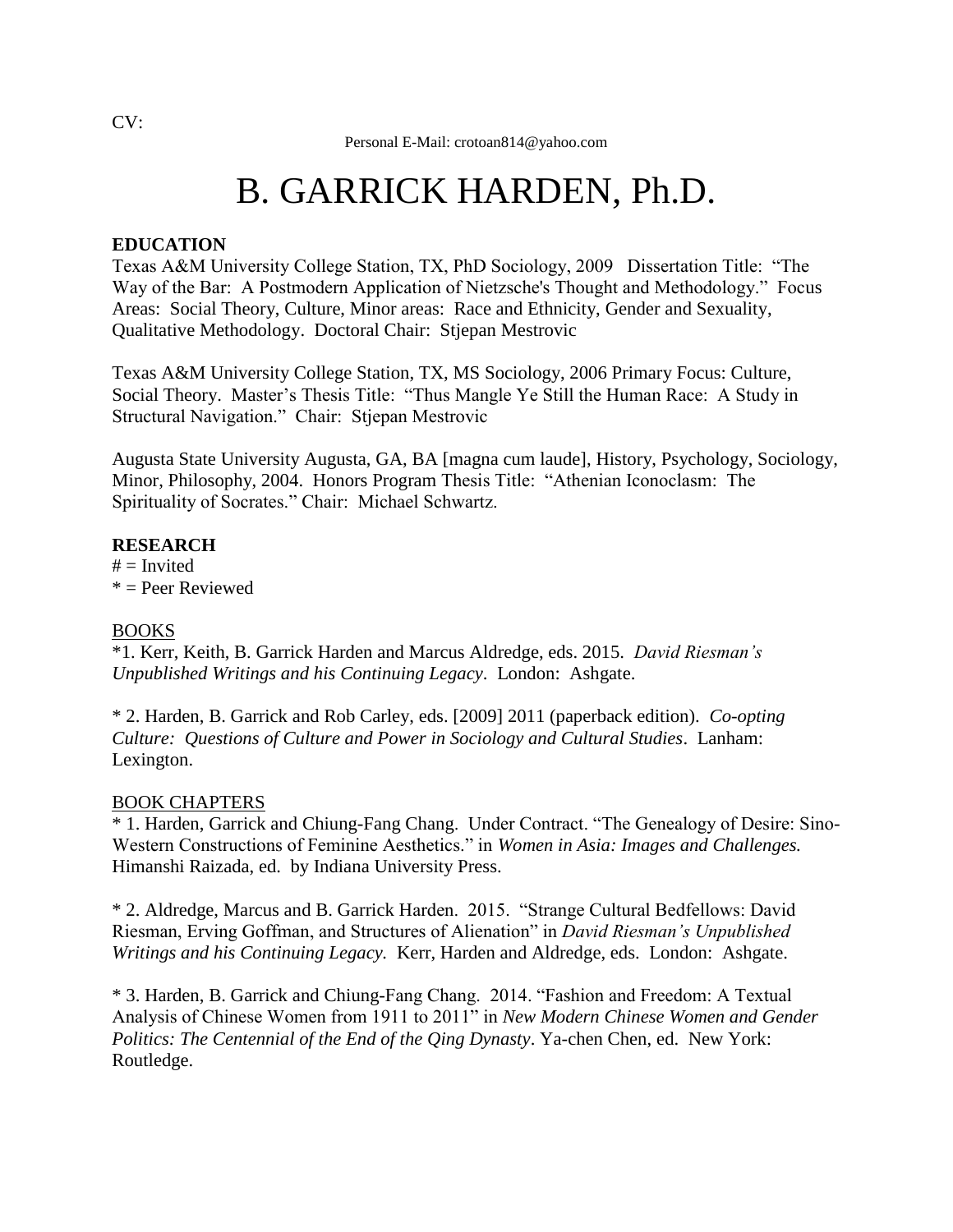\* 4. Harden, B. Garrick. [2009] 2011. "Power, Culture and Hegemony: A Theoretical Exploration of Gesellschaft" in *Co-opting Culture: Questions of Culture and Power in Sociology and Cultural Studies*. Harden and Carley, eds. Lanham: Lexington.

\* 5. Harden, B. Garrick. [2009] 2011. "In Blog We Trust: An Antiphon" in *Co-opting Culture: Questions of Culture and Power in Sociology and Cultural Studies*. Harden and Carley, eds. Lanham: Lexington.

6. Carley, Robert and B. Garrick Harden. [2009] 2011. "Introduction" in *Co-opting Culture: Questions of Culture and Power in Sociology and Cultural Studies*. Harden and Carley, eds. Lanham, Lexington.

#### JOURNAL ARTICLES

\*1. Jan, Jie-Sheng, Arlett Lomeli, and B. Garrick Harden. 2016. "Language Policy, Ethnic Context, and Language Shift of Austronesian Indegenes in Taiwan." *Journal of Ethnic and Migration Studies* (under review).

\* 2. Harden, B. Garrick. 2011. "Nihilism and Cultural Cohesion: (Re)considerations of Jean Baudrillard." *International Journal of Baudrillard Studies* 8(2). http://www2.ubishops.ca/baudrillardstudies/vol8\_2/v8-2-harden.html

#### GRANT WRITING

Member of McNair Grant Writing Committee. 2017. Grant Amount: \$219,995 (in process).

National Endowment for the Humanities. 2011. "Enduring Questions" Grant Proposal: "Social Justice: Living Ethically in the Global Village" Grant Amount: \$25,000 (not funded)

#### CONFERENCE PRESENTATIONS

# 2016 Diversity and Inclusion Conference: "I Will because I Can." at Lamar University. Paper Presentation: "Historical and Contemporary Visions of Feminism: Two and a Half Centuries of Challenging the Patriarchy." April 2016.

Mid-South Sociological Association in Lafayette. Paper Presentation: "Gender Roles and Inmate Personal Ads" Co-authored with Eric F. Bronson, Alejandro Guadian, and Jesse Garcia. October 2015.

# Routledge conference on new book releases. Aired on CUNY TV on *New Modern Chinese Women and Gender Politics: The Centennial of the End of the Qing Dynasty*. Ya-chen Chen, ed. Presentation: "Fashion and Freedom: A Textual Analysis of Chinese Women from 1911 to 2011." May 2014.

Southwestern Social Science Association in San Antonio. Paper Presented: "Postmodern Contextualizations of Queer Masculinities in Pop Culture." April 2014.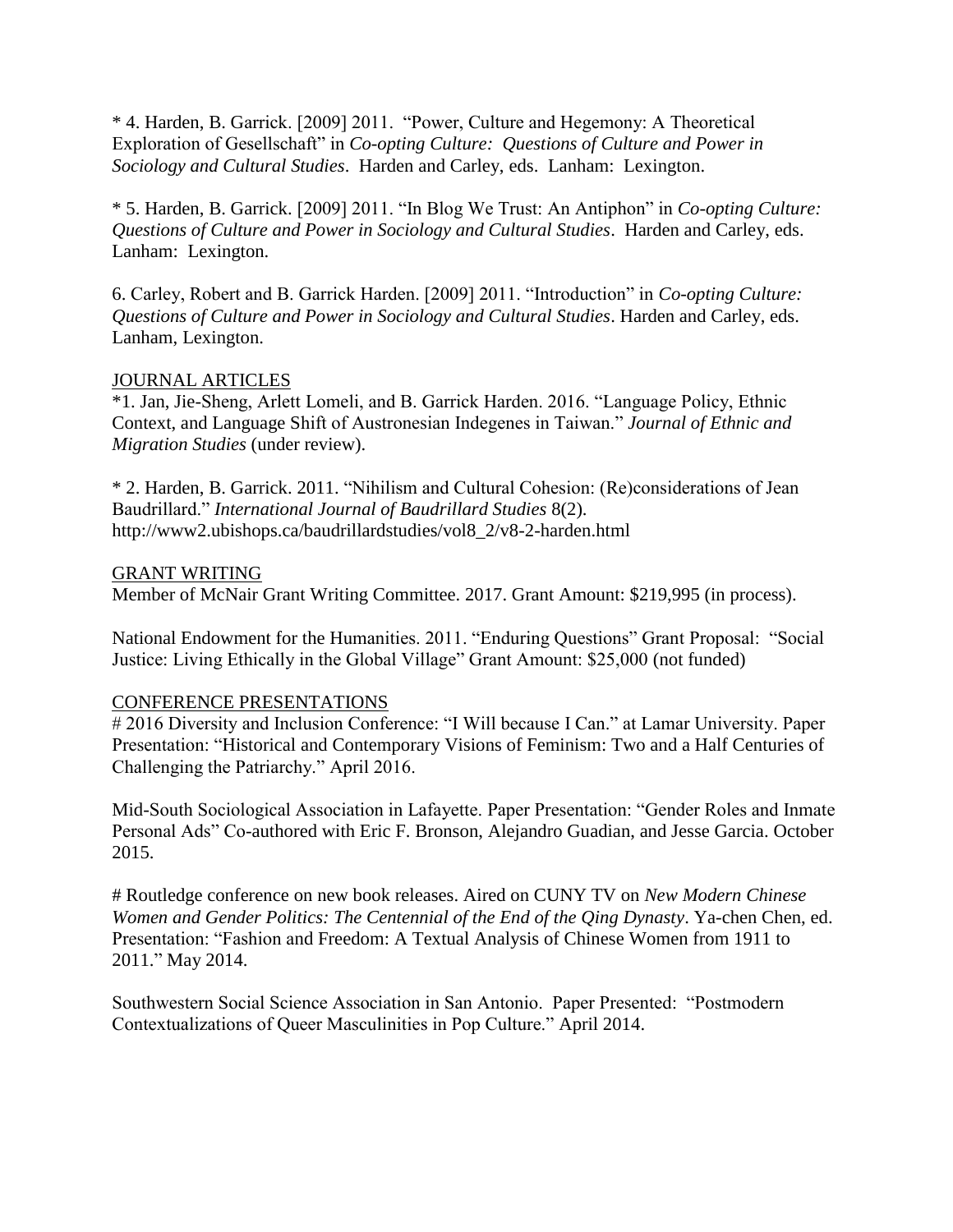#Academic Enhancement Workshop at Lamar University. Paper Presented: "Theoretical Intertextuality: The Continuing Relevance of Erving Goffman and David Riesman." March 2014.

# Academic Enhancement Workshop at Lamar University. Paper Presented: "Marxist the Next Generation: A Comparative Reading of Star Trek: The Next Generation through Marxian Theory." November 2013.

Western Social Science Association in Houston. Paper Presented: "Postcolonial Constructions of Chinese Women: Reading Bodies as Text" co-authored with Chiung-Fang Chang. April 2012.

American Association for Chinese Studies in Philadelphia. Paper presented: "Fashion and Freedom: A Textual Analysis of Chinese Women from 1911 to 2011" co-authored with Chiung-Fang Chang. October 2011.

Eastern Sociological Society in Philadelphia. Roundtable paper discussed: "Exploring the Intersections between Erving Goffman and David Riesman: Interaction Rituals, Emotions, and Social Character Types" co-authored with Marcus Aldredge. February 2011.

National Social Science Association in Reno. Paper presented: "Ascetic Nihilism: The Culture of Consumption." October 2010.

Southern Sociological Society in Atlanta. Paper presented: "Creating Narcissists: Individuals in Postmodern Culture." April 2010.

Southwestern Social Science Association in Houston. Section on Religiosity, Social Stress and Crime. Paper presented: "Consuming Arab Identities: Postmodern Cultural Constructions of Islam and Crime." March 2010.

European Sociological Association, Theory Section in Lisbon, Portugal. Paper presented: "Nihilism and Cultural Cohesion: (Re)considerations of Jean Baudrillard." September 2009.

American Sociological Association in San Francisco. Teaching Marxism Roundtable Discussion. Paper: "Marxists the Next Generation: Star Trek and Popular Images of Communism." August 2009.

American Sociological Association in San Francisco. Culture Section Roundtable Session. Paper: "Baudrillard, Structure and Cultural Nihilism." August 2009.

Southwestern Social Science Association in Denver. Paper presented: "Modernity and The West: (Re)considerations of Giddens." April 2009.

Association of Black Sociologists 38<sup>th</sup> Annual Conference in Boston; Paper presented: "Unfashionable Racism" July 2008.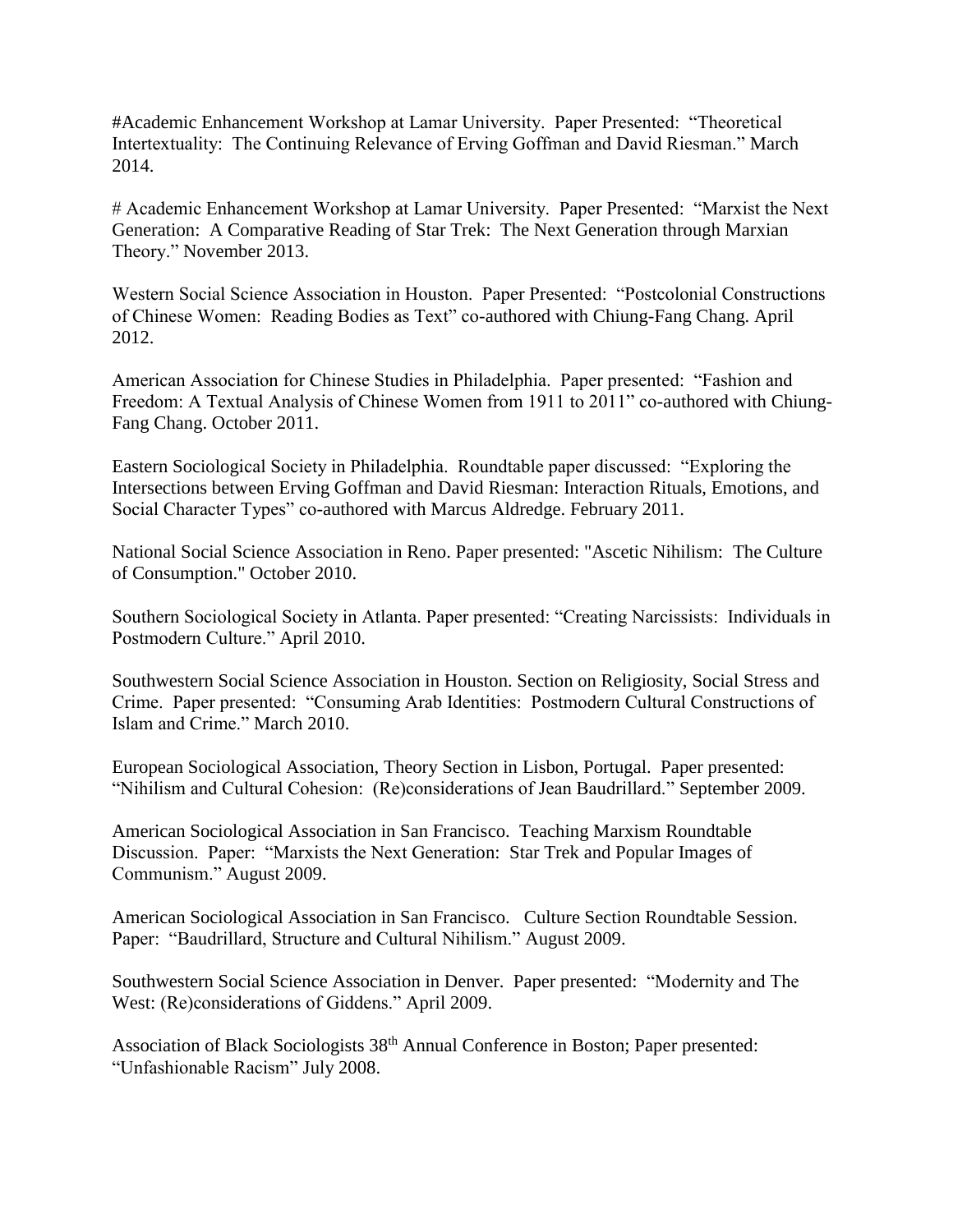2<sup>nd</sup> Annual International Sociology Conference in Athens, Greece. Paper presented: "Reifying the Hegemon: A Theoretical Approach." May 2008.

Southwestern Social Science Association in Las Vegas; Round Table Discussion on upcoming book: *Co-opting Culture: Questions of Culture and Power in Sociology and Cultural Studies*. March 2008.

Southwestern Social Science Association in Las Vegas; Paper presented: "Identity Construction in Barwork: or Dude, Where's My Self?" March 2008.

Southwestern Social Science Association in Albuquerque; Paper presented: "The Marquis de Sade: Philosophy, Pop Icon and Foucault." March 2007.

Southwestern Social Science Association in San Antonio; Paper presented: "Sacred Recovery: An Analysis of Alcoholic Recovery Websites." March 2006.

Landscapes Cultural Studies Conference in Klagenfurt, Austria; Paper presented: "A Foucauldian (Contra) Analysis of Sade." October 2005.

Southern Sociological Society in Atlanta; Paper presented: "Control." April 2004.

#### RESEARCH IN PROGRESS

Harden, B. Garrick and Hilario Molina II. "Discursive Constructions of 'Aliens': Undocumented Workers and Xenophobia in America."

Bronson, Eric, B. Garrick Harden, and Jesse Garcia. "A Discursive Analysis of Online Penal Inmate Dating Sites."

Community Assessments Survey, Data collection and coding for 2014 Pride under the Southeast TX LGBTQIA Resource Center.

Harden, B. Garrick and Chiung-Fang Chang "Cosmetic Surgery, Chinese Feminism, and Global Beauty Ideals"

Harden, B. Garrick and Amber Barnhill. "The Moral Reasoning of the Independent Fundamental Baptist Church"

Harden, B. Garrick and Sarah Harden. *How Did We Get Here from There?: Exploring Intersecting Histories of Western Knowledges, Persisting Academic Divides, and Developing Consumer Cultures.*

#### AWARDS

Awarded Certificate of Appreciation by the TriCounty Disproportionality and Disparities Committee for being "a Champion in the fight against social injustice and bringing humanity to the work." April 2016.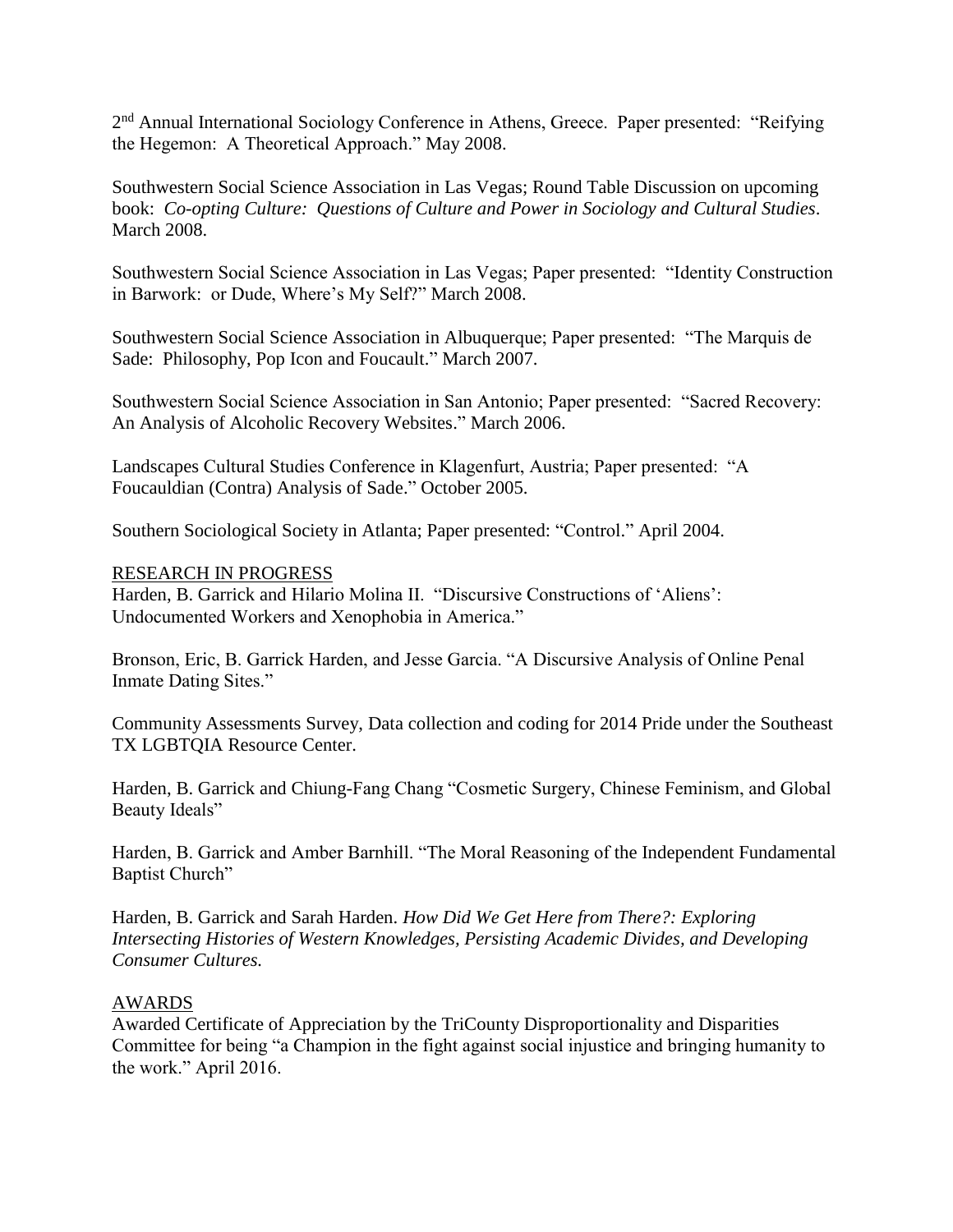Nominated for 2010 Advisor of the Year Award. 2010.

Departmental Lectureship at Texas A&M (competitive). 2006-2009.

Departmental Teaching Assistantship at Texas A&M (competitive). 2004-2006.

Regents Fellowship, Texas A&M University. Fall 2004-Spring 2005.

## **SERVICE**

 $#$  = Invited

#### DEPARTMENTAL

#Wrote the Major and Department Questionnaire for the Sociology Division in the Department of Sociology, Social Work, and Criminal Justice, October 2016.

#Adviser for the sociology honor society Alpha Kappa Delta. Fall 2016-

#Member of Department Chair Review Committee for the Department of Sociology, Social Work, and Criminal Justice Fall 2016-Spring 2017.

Member College of Arts and Sciences Curriculum Committee as representative for the Department of Sociology, Criminal Justice and Social Work. Fall 2015- .

Member Arts & Sciences Faculty Council as representative for the Department of Sociology, Criminal Justice and Social Work. Fall 2011- .

Added "The Sociology of Culture" to the College of Arts and Science's curriculum. Fall 2014.

Served as judge for Lamar student paper competition for the Southwestern Social Science Association. Fall 2013.

Due to departmental needs and at the department's request, did not renew course reduction schedule to focus on research and started teaching 5 courses a semester. Fall 2013-

Member New Faculty Search Committee. Fall 2013-Spring 2014.

#LEAD Presentation on Sociology to General Studies Majors interested in majoring in sociology. Fall 2013.

#LEAD Presentation on Sociology to General Studies Majors interested in majoring in sociology. Fall 2012.

Member New Faculty Search Committee. Fall 2011-Spring 2012.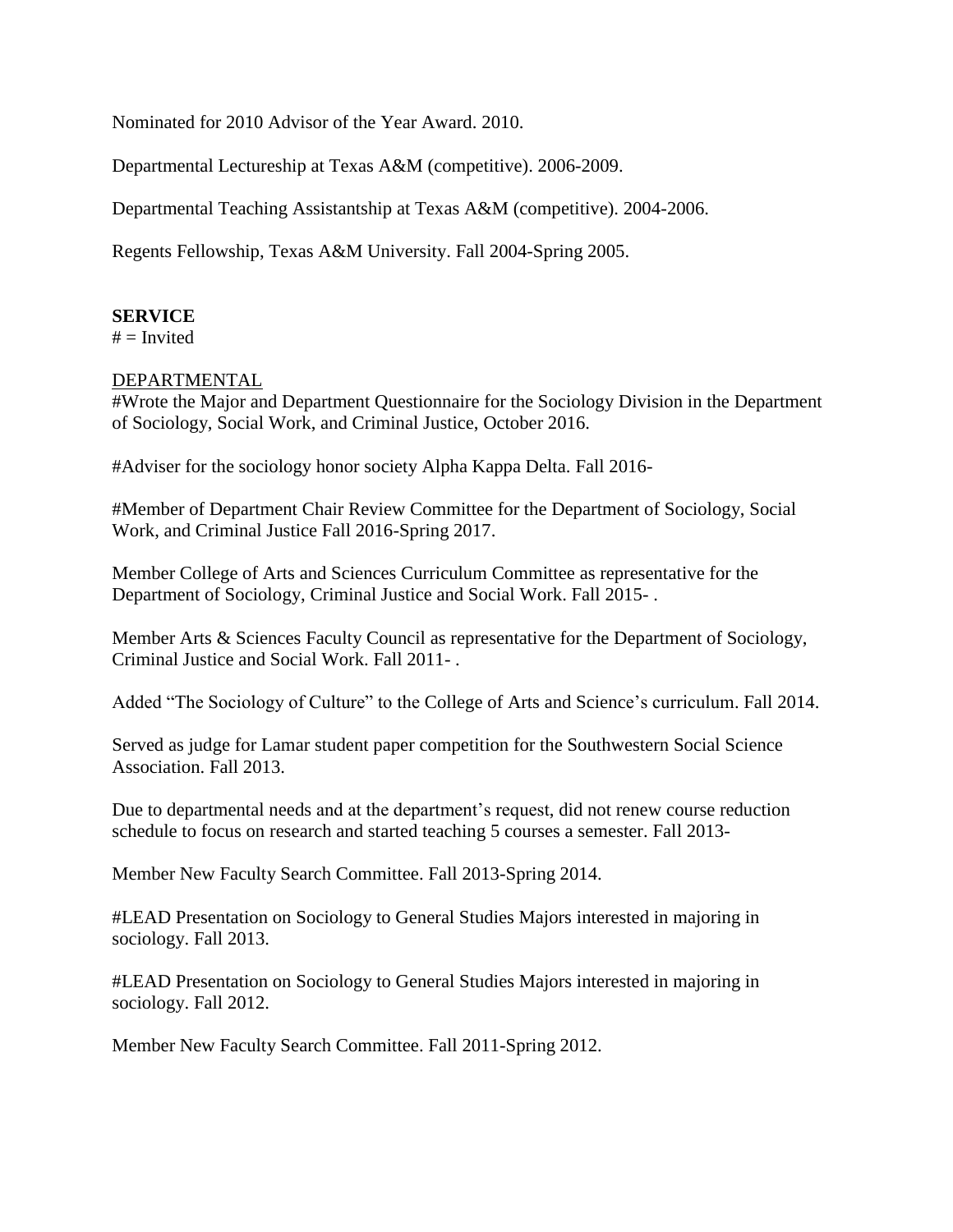#AKD (Sociology Honors Society) Induction Ceremony Discussant on Sociological Imagination. Spring 2010.

Served as judge for Lamar student paper competition for the Southwestern Social Science Association. Fall 2010.

Social Theory Reading Group at Texas A&M (began with Robert Carley). Spring 2008.

Faculty and Student Awards Committee Sociology, Texas A&M. Fall 2006-Spring 2007.

Social Committee, Sociology, Texas A&M. Fall 2005-Spring 2006.

#### UNIVERSITY

# Faculty Advisor to the Student Government Association Fall 2016-

# Sigma Nu Diversity LEAD Session. Presentation title: "The Historical Construction of Race: Racism Is Still Prevalent in the 21<sup>st</sup> Century." March 2016.

#LU Philosophy Forum: "Philosophy Phriday" film showing and discussion over Orson Welles' *F for Fake*. Presentation title: "Art, Authenticity, and Deconstructing 'Expert Systems'" March 2016.

#Presentation invited by the Secular Student Alliance for Black Lives Matter Rally at Lamar University. Presentation title: "Black Lives Matter (Even if We Don't Act like It)." Spring 2015.

Working as a resource for Lamar's Psychology Clinic dealing with issues of sexual and gender identity. Fall 2014- .

#Discussant at "Public Sex and Religion Roundtable" at Lamar University. Summer 2013.

Advised/assisted in organizing for and participated in Lamar Allies' first Gay Pride March at Lamar University. Spring 2012.

Member of Mirabeau Applicant Review Committee. Spring 2013.

Member of Mirabeau Applicant Review Committee. Spring 2012.

#### BROADER COMMUNITY

#Presenter at "Pathways to Health Equity: Celebrating Life" Hosted by Baptist Hospital of SETX. Presentation Title: "The Social Construction of Gender and Sexuality: An Analysis of History and Identity." Spring 2016.

#Moderator for screening and panel discussion at Lamar for Beaumont YWCA's "2015 Miss Fearless Women's Film Series" documentary: "Miss HIV." Summer 2015.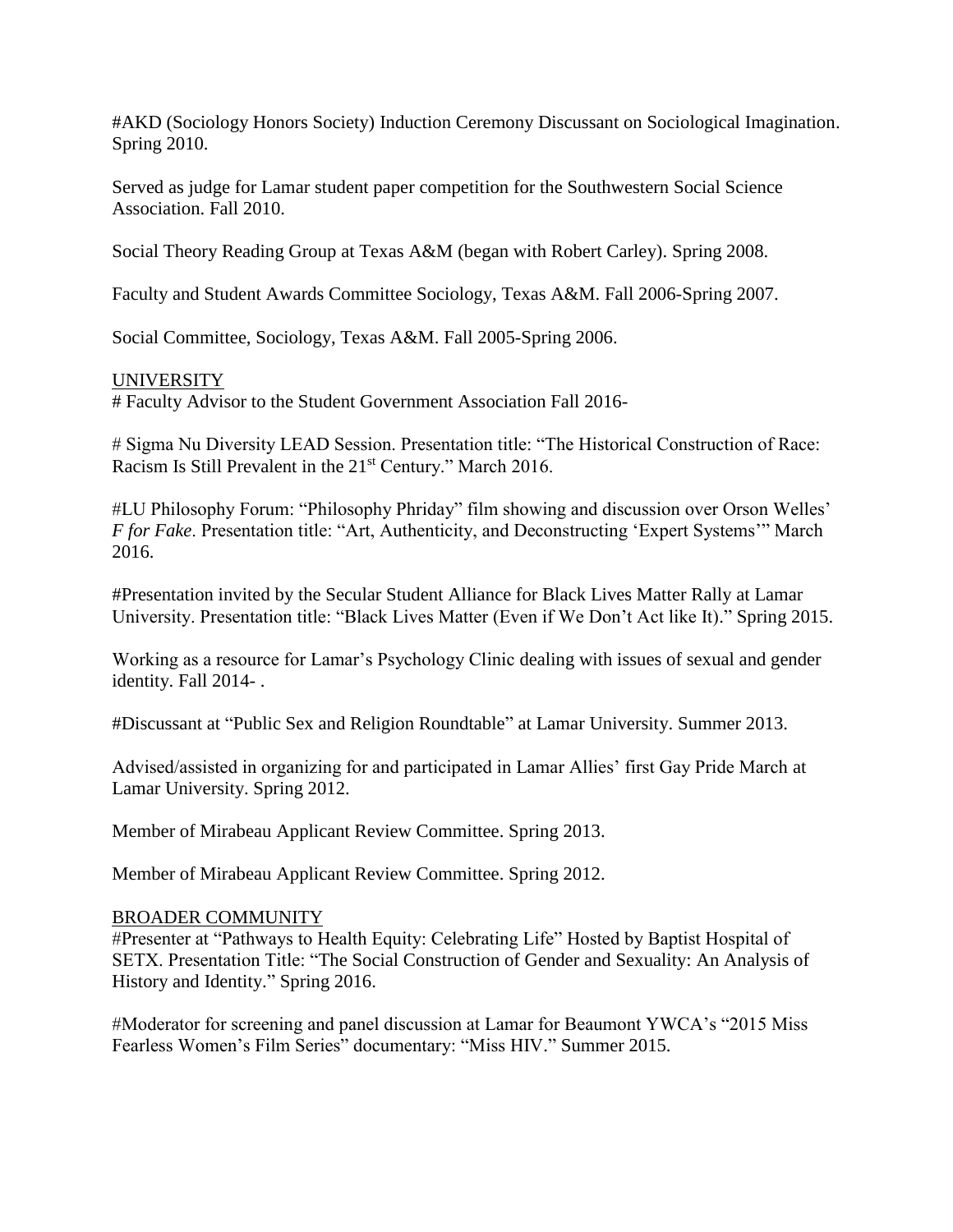Interviewed by *Beaumont Enterprise* for "Online Petition Create Viral Impact with Little Effort" published 2 September 2015. Fall 2015.

Interviewed by Fox 4 Southeast Texas Live for piece titled: "Ralliers Stand in Solidarity with Baltimore Protestors" aired: 7 May 2015. Spring 2015.

#Presenter at "Pathways to Health Equity: Celebrating Life" Hosted by Baptist Hospital of SETX. Presentation Title: "The Social Construction of Gender and Sexuality." Spring 2015.

Interviewed by NAACP for "Being Black in Beaumont" by Marva Gail. www.bmtnaacp.wordpress.com. Fall 2014.

Authored the By-Laws for the Southeast Texas LGBTQIA Resource Center and were adopted by majority vote. Summer 2014.

Interviewed by the Port Arthur *The News* for "LGBT Community Bristles Against GOP 'Reparative' Therapy" published 22 June 2014. Summer 2014.

A Founding Board of Directors member for the Southeast Texas LGBTQIA Resource Center (a non-profit organization recognized by the state of Texas). Spring 2014.

Interviewed by *Beaumont Enterprise* for "Doughnuts Are a Blue-Collar Staple in SE Texas" published 3 April 2013. Spring 2013.

# **TEACHING**

# COURSES TAUGHT AT TEXAS A&M AND LAMAR UNIVERSITY

- *At Texas A&M University (highest teaching load: 2/2):*
- 1. Global Social Trends
- 2. Morality and Society (Writing Intensive)
- 3. Classical Social Theory
- 4. Contemporary Social Theory
- 5. Social Problems (upper-division)

*At Lamar University (highest teaching load: 6/6):*

- 1. Introduction to Sociology
- 2. Social Theory
- 3. Social Problems (lower-division)
- 4. Sociology of Sexuality
- 5. Sociology of Gender
- 6. Gender and Technoscience (class on 3rd wave feminist theory and STS)
- 7. Pop Culture
- 8. Culture
- 9. Postmodernism
- 10. Law and Society
- 11. Race and Ethnic Relations
- 12. Qualitative Research Methods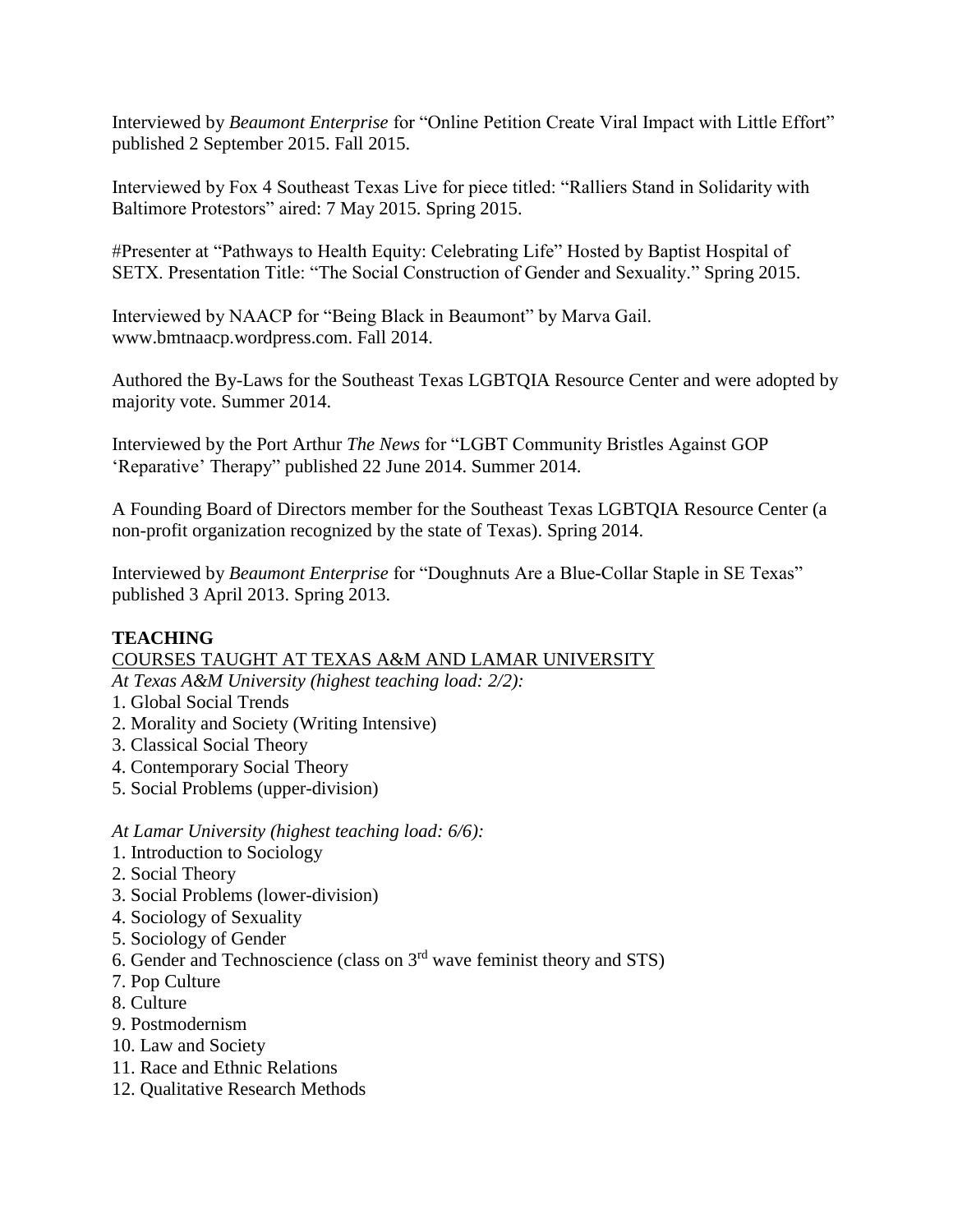13. Teaching Sociology

14. Classical Social Theory

Online courses designed and taught for Academic Partnership at Lamar University:

- 1. Social Theory
- 2. Sociology of Sexuality
- 3. Race and Ethnic Relations
- 4. Social Stratification

## ADVISING

McNair Scholar Advisor for Sarah Smith Spring-Fall 2016.

Schedule Advisor to Junior Majors/Minors in Sociology. 2010-2016 .

McNair Scholar Advisor for Andrew Strange. Spring-Fall 2013.

McNair Scholar Advisor for Margaret "Payshunz" Burnham. Spring-Fall 2012.

Member of McNair Scholar committee for Richard Eldred. Spring-Fall 2012.

McNair Scholar Advisor for Adam Smith. Spring-Fall 2011.

Member of McNair Scholar committee for Joshua Davis Spring-Fall 2010

Advisor for Paydon Babino Paper Presentation at the 2010 Southwestern Social Science Association Conference. Spring 2010.

#### GRADUATE THESES COMMITTEES

Committee Member for CJ Master's Thesis: "The Causes of Juvenile Recidivism" by: Brittany Beverly. December 2014.

Committee Member for CJ Master's Thesis: "Inmate Respect and Sports in Prison" by: Tyler Link. December 2011.

#### ADVISING STUDENT ORGANIZATIONS

Faculty Advisor to Student Organization: The Radical Queer Faeries at Lamar University. Fall  $2015 - .$ 

Faculty Advisor to Student Organization: Lamar Allies (LGBTTQ awareness and educational group) at Lamar University. Fall 2011-Spring 2015

Faculty Advisor for the Lamar chapter of Amnesty International (currently inactive). Fall 2011- .

Faculty Advisor to Student Organization: Students Taking Action Now: Darfur (STAND) at Lamar University (currently inactive). Spring 2011- .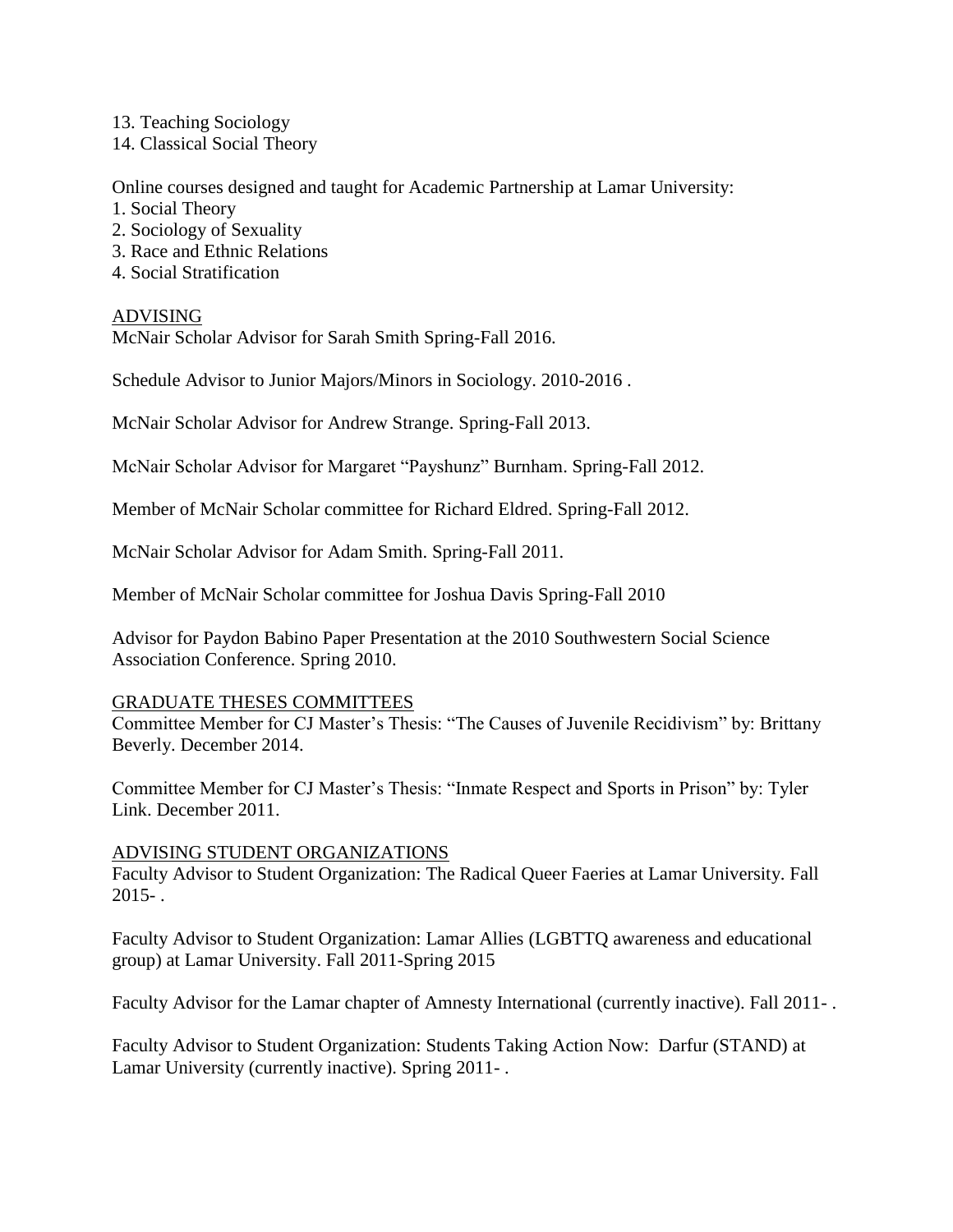Faculty Advisor to Student Organization: Praxis Reading Group (A Social Theory Organization) at Lamar University (currently inactive). Fall 2010- .

#### **PROFESSIONAL MEMBERSHIP**

Southern Sociological Society Southwestern Social Science Association American Sociological Association Association of Black Sociologists European Sociological Association National Social Science Association American Association for Chinese Studies United States Chess Federation Alpha Kappa Delta Phi Kappa Phi

## **PERSONAL INFORMATION**

DOB: 8/14/81 Place of Birth: Washington DC Citizenry: US Personal E-mail: crotoan814@yahoo.com

#### **PROFESSIONAL LETTERS**

Stjepan Mestrovic Full Professor Department of Sociology Texas A&M University mestrovic@neo.tamu.edu

Ya-chen Chen Visiting Scholar, Weatherhead East Asian Studies Institute Columbia University Associate Professor & Director of Foreign Languages Program China Medical University, Taiwan yacchen@clarku.edu; yachen.chen@yahoo.com

Judith Mann Associate Professor Department of Psychology Lamar University judith.mann@lamar.edu

Eric Bronson Associate Professor Director of the Division of Criminal Justice Department of Sociology, Social Work, and Criminal Justice Lamar University